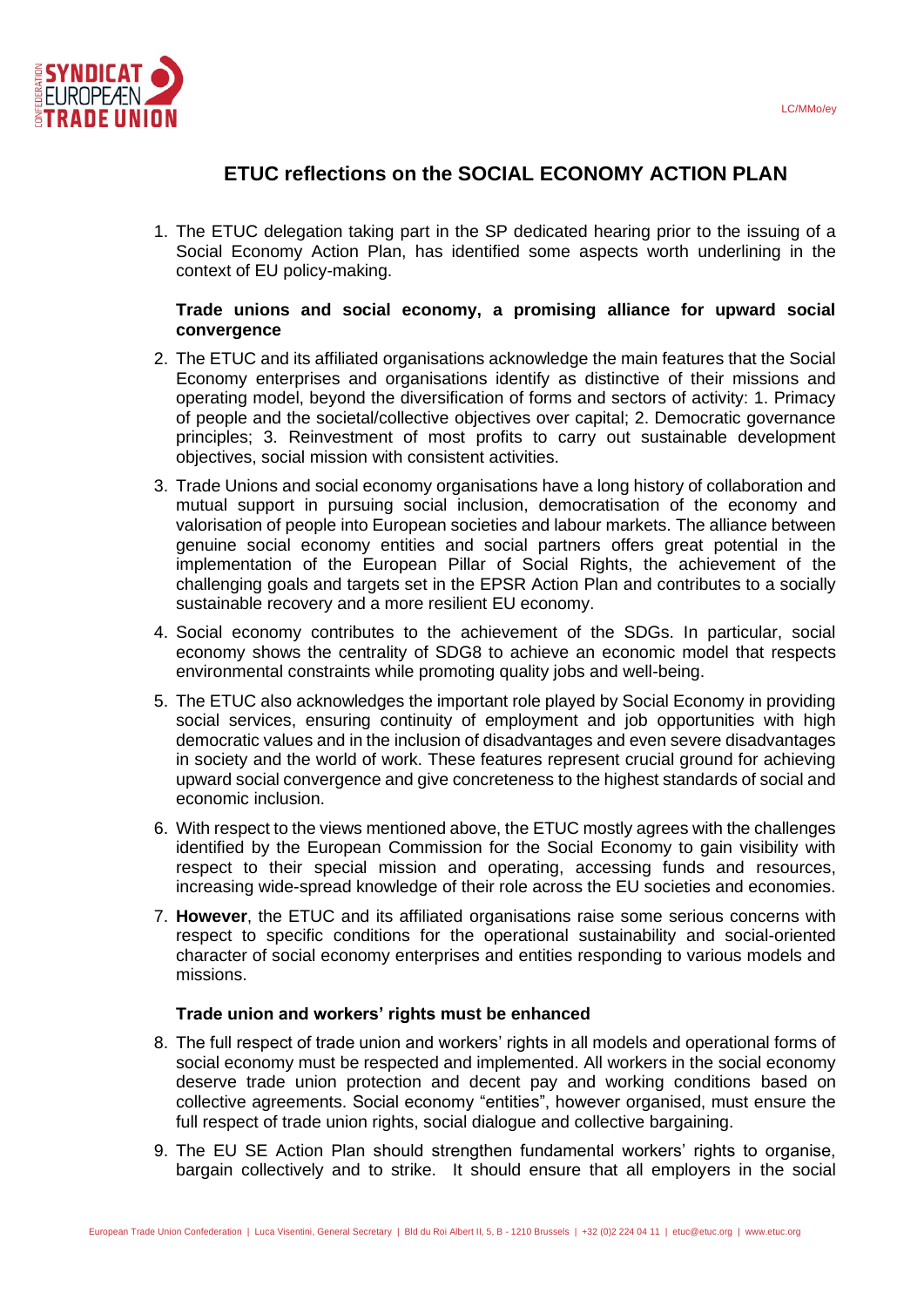economy apply relevant sectoral collective agreements as a minimum, and that they inform and consult workers properly. Any loopholes must be closed. No EU public funds should go to employers including in the social economy that do not have a collective agreement or refuse bargaining with the workforce and their unions.

- 10. Cross-sectoral and sectoral standards deriving from collective bargaining must be respected in all their forms, and there should be no reason for reducing workers' guarantees by reason of the status of social economy enterprise/business/entity. For example, no reduction of collectively bargained workers' standards and guaranteed rights should be allowed in workers' cooperatives, by virtue of the dual position of workers as coop members also.
- 11. Trade union and workers' rights are part of the traditional background of social economy and their implementation is part and parcel of their social mission. However, the trade union experience with social economy across Member States is mixed and varied, and shows how the defining features of social economy are often not actually embedded in the economic operations.
- 12. Trade unions support social economy organisations in isolating all forms of enterprises and business self-defining as social economy entities that, in spite of the formal compliance with the defining features of social economy, *de facto* do not respect such bottom lines and act to the detriment of social and sustainable aims. Such practices are detrimental not only to the social aims the Action Plan must pursue, but also to the image and the overall mission and perception of the whole social economy environment.
- 13. In this respect the ETUC calls for supportive measures for the development of social economy in countries and regions where social and trade union standards are not strongly developed – by lack of regulatory and legislative minimum guarantees; by lack of social partners' controlling capacity; by weak collective bargaining coordination, coverage, effectiveness; etc. the development of social economy where social standards are under development must not represent a pretext for workers' exploitation and harm to upward convergence in the effectiveness of workers' and trade union rights.

### **The supportive role of public services to the social economy mission**

- 14. Trade unions acknowledge the role of social economy in providing social services to communities and societies. Such role has to be enhanced but also carefully framed and ruled, in order to prioritise the public good and offset the drawbacks of social service privatisation with respect to the response to communal and collective needs.
- 15. In this respect, it is fundamental to recall the prominence and the important role that *public services play in supplying and supporting the social economy*. Everyone and every economic entity benefit from quality public administrations, environmental protection agencies, labour inspectorates, public employment services, etc. All benefit from quality public services such as early childhood and childcare and education, elderly care services, public transport, or education. The public sector and its workers are key economic actors in their own right. Many public services, not least healthcare, education, social care, utilities, are provided directly by municipalities or other public bodies. There should be no pressure - or incentives - to outsource public services for (short-term) cost benefits. The public mission of public services must be protected, indeed improved. The State remains responsible for meeting human rights obligations regarding access and affordability of public services. As the pandemic has underlined: strong public social protection systems play a crucial role.
- 16. In designing the EU support to social economy, trade unions strongly demand a holistic approach. Such a balanced and holistic approach sees public services as enabling a prosperous environment also for the social economy to flourish for the collective good.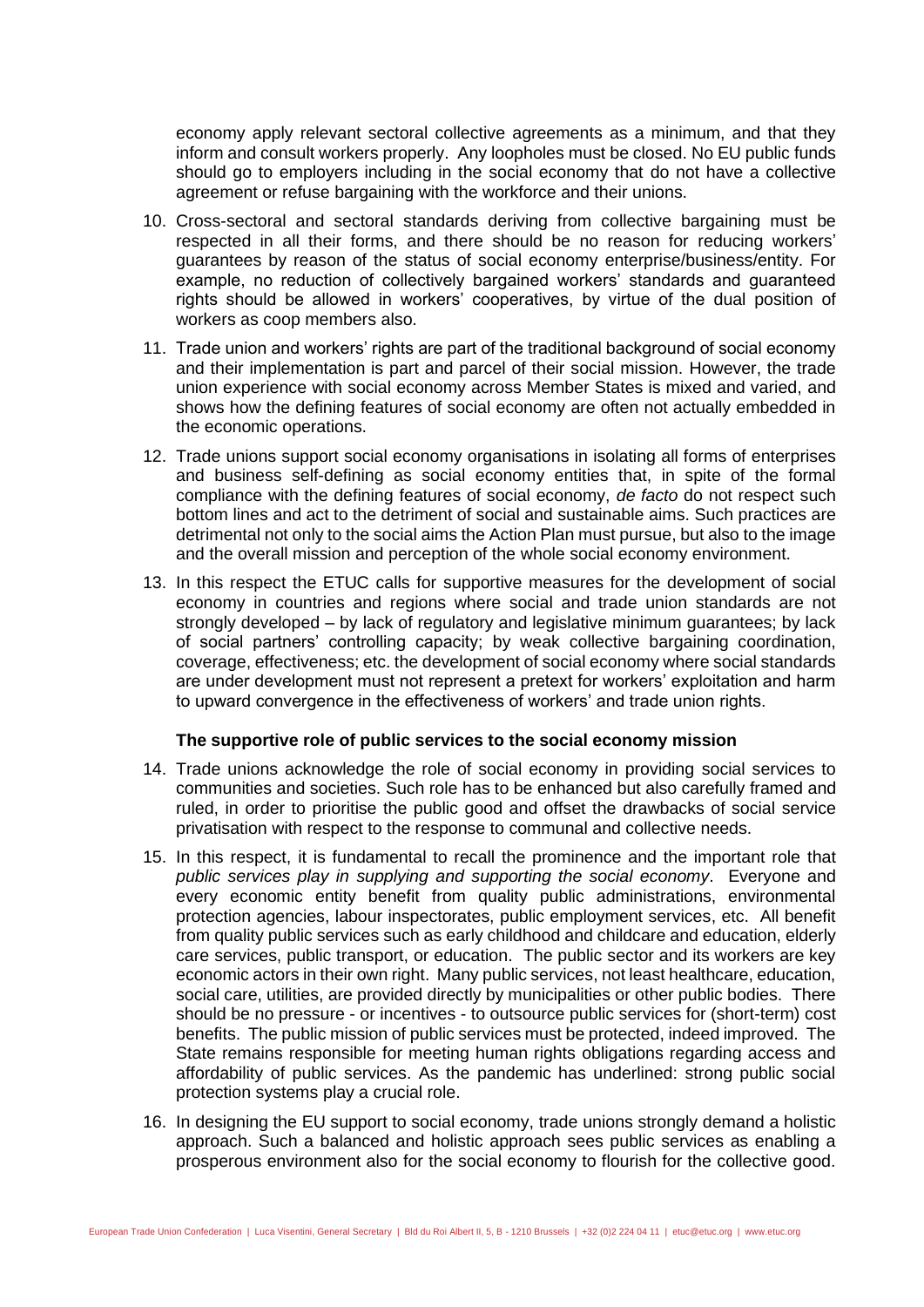The EU and Member States need to invest in their administrations and public services – to appropriately staff them, to invest in digitalisation and in social dialogue in order to deliver the Green Deal, Just Transitions, Circular Economy and Social Fairness. An approach focusing on promoting social economy without firstly enhancing the enabling net of public services would be incorrect and ineffective.

- 17. The Stability and Growth Pact must be amended to allow public authorities to fund high quality services of public interest. Social economy entities should be enabled to do so, via effective funding and efficient governance. Public procurement contracts must be awarded based on the respect of social clauses and sustainability standards – and should not favour the cheapest bidder. Also, the provision of services of public interest must count on sufficient and qualified personnel and training facilities.
- 18. It must also be recalled that public services respond to a series of conditions, framing rules, validation of compliance to policy objectives and operational norms, strict monitoring schemes. These aspects represent the best guarantee for the highest effectiveness of public expenditure and the achievement of need-based goals.

### **Enhancing the specific nature of the social economy**

- 19. Social economy entities recognised as specific socially progressive entities would benefit from better definitory features, guaranteeing the genuineness of their operation – and easing the access to enabling resources. The EU Action Plan should enhance some monitoring frameworks that support the achievement of social goals typical of the social economy mission, and the contribution to shared targets for the public good.
- 20. Actions to promote the social economy must take care to protect the 'not-for-profit' nature and social purpose of the social economy. Public funding, including through public procurement contracts, should be subject to social and environmental conditionality. Social economy organisations should be fully transparent regarding taxation and profit re-investment.
- 21. In this sense, the ETUC encourages a better definitory effort, based on an EU-wide regulatory framework, making it easier to recognise genuine social economy organisations as deserving specific treatment and tailored support with respect to corporate models. A main criterion could be the non-profit character oriented towards provision of services of public interest.

### **With specific regard to aid period for disadvantaged workers:**

22. Whereas all workplaces are due to be ready to include people with disabilities, trade unions are in favour of according tailored fiscal and tax treatment/regulations to those companies in the social economy that specifically aim at including people with disabilities in society through tailored paths for access to labour. However, such specific rules, especially if derogating from those applied to corporate business, must be applied according to clear conditions, firstly defined by specific national legislation, complemented by collective agreements, also including minimum standards for pay and working conditions. These conditions must be met and monitored by social partners and stakeholders involved in the activity on the territory.

### **With specific regards to transfer of business to employees:**

23. There already exist some good and successful examples of business transfers and workers' buy outs (WBO) across Europe. Such an experience, along with the other experiences in the framework of employee financial participation, represents not only a solution to avoid job losses and plant closures but also opportunities to foster the democratisation of the economy. Their viability and success are subject to a series of